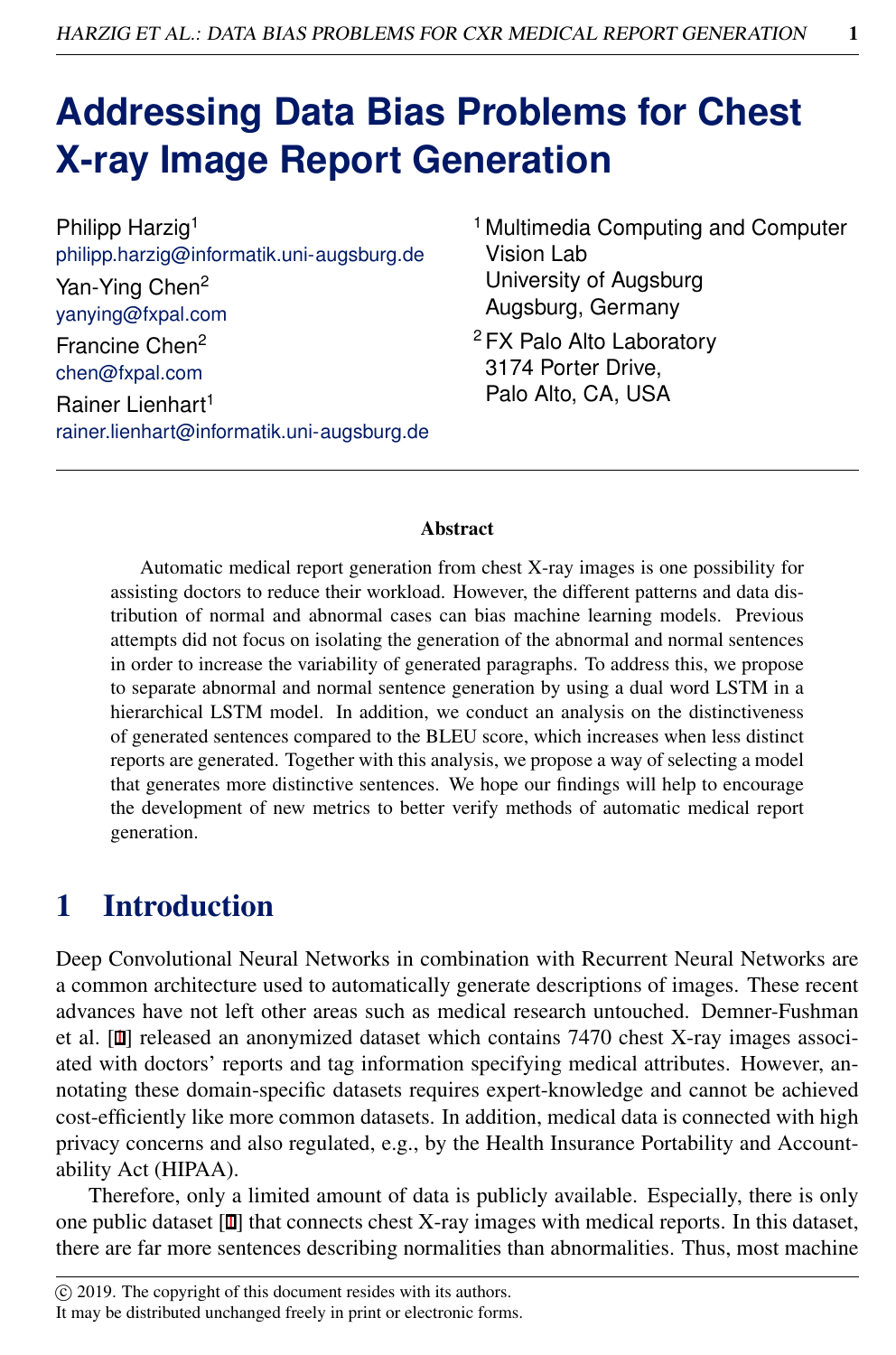<span id="page-1-0"></span>

#### UID: CXR1001 Impression: Diffuse fibrosis. No visible focal acute disease. Indication: dyspnea, subjective fevers, arthritis, immigrant from Bangladesh Findings: Interstitial markings are diffusely prominent throughout both lungs. Heart size is normal. Pulmonary XXXX normal. Problems: Markings; Fibrosis MeSH: Markings/lung/bilateral/interstitial/ diffuse/prominent; Fibrosis/diffuse

Figure 1: An example from the IU chest X-ray dataset, which shows an abnormal case with findings. We highlight the sentences with our human abnormality annotation, i.e., normal sentences are written in blue and abnormal sentences in green.

learning models are biased to generate normal results with higher probability than abnormal results. However, abnormalities are more important and more difficult to detect given the small number of examples. In this work, we address this issue with a new architecture, which can distinguish between generating abnormal or normal sentences.

Furthermore, common machine translation metrics such as BLEU [14] may not be the best choice, when even one word - such as 'no' - contained in a paragraph can make a huge difference for the indication and findings. Also, calculating these metrics over an imbalanced dataset raises the issue that sentences about normal cases are over-weighted and results in less diversity in the generated reports. We examine these issues of common machine translation metrics when used on a dataset of medical reports such as in our work.

Our contributions: (1) We annotate each sentence of a public dataset with abnormal labels and (2) use these labels to train a new hierarchical LSTM with dual word LSTMs combined with an abnormal sentence predictor to reduce the data bias. (3) We analyze the correlation between machine translation metrics and the variability in generated reports and find that a high score calculated over a dataset does not necessarily imply a result to rely on.

### 2 Related Work

In the field of combining computer vision and machine learning with medical chest X-ray images, Wang et al. [18] published the large Chest-Xray14 dataset, which includes a collection of over 100,000 chest X-rays annotated with 14 common thorax diseases. This dataset has been widely [10, 15, 19] used for predicting and localizing thorax diseases. The disease labels of this dataset were automatically extracted from the doctors' reports. However, the doctors' reports are not available publicly. Demner-Fushman et al. [1] are the first to release a rather large anonymized dataset consisting of chest X-rays paired with doctors' reports, indications and manually annotated disease labels. We use this dataset in our work.

Automatically generating captions from images is a well-researched topic. Nowadays, most architectures use an encoder-decoder structure, where a Convolutional Neural Network (CNN) is used to encode images into a semantic representation and a Recurrent Neural Network (RNN) decoder generates the most likely sentence given this image representation, e.g., [4, 5, 17]. Krause et al. [7] extended the work by introducing a hierarchical LSTM structure to generate longer sequences for describing an image with a paragraph.

Jing et al. [3] used a hierarchical LSTM to generate a doctor's report with multiple sen-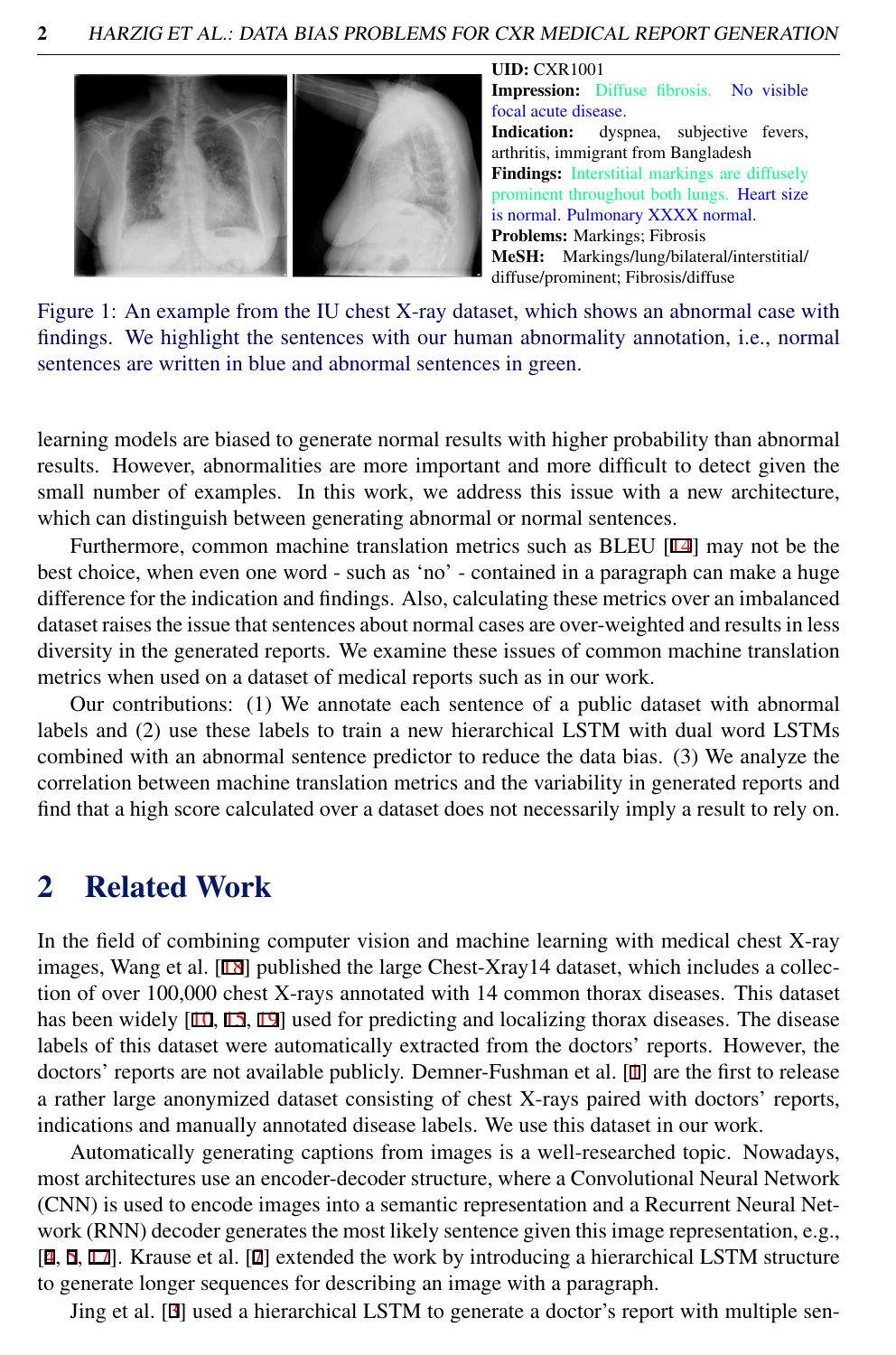<span id="page-2-0"></span>

| rank |     | sentence                             | rank |         | sentence                                       |
|------|-----|--------------------------------------|------|---------|------------------------------------------------|
|      | 947 | no acute cardiopulmonary abnormality |      |         |                                                |
|      | 698 | the lungs are clear.                 | 8018 |         | mild right basilar airspace consolidation may  |
|      | 523 | no pneumothorax.                     | 8019 | $\perp$ | calcified granuloma is seen in the left medial |
|      | 451 | lungs are clear.                     | 8020 |         | old rib fractures healed.                      |
|      | 394 | no acute cardiopulmonary findings.   | 8021 |         | negative for pneumothorax pneumomediastinum or |
|      |     | $\cdots$                             | 8022 |         | it is unchanged compared to a for the abdomen  |

Table 1: Distinct sentences sorted top-down by their number of appearances *f* .

tences, and use a co-attention mechanism that attends to visual and semantic features, which are generated by medical tags annotated within the Indiana University chest X-ray collection [1]. Li et al. [8] describe a hybrid reinforced agent that decides during the process of creating every single sentence if it should be retrieved from a template library or generated in a hierarchical fashion. Instead of a hierarchical model, Xue et al. [20] use a bidirectional LSTM to encode semantic information of the previously generated sentence as guidance for an attention mechanism to generate an attentive context vector for the current sentence. Wang et al. [19] presented a joint framework, which simultaneously predicts one of 14 diseases and generates a report on the Chest-Xray14 dataset. However, the textual annotations are not available to the public as of yet. They use a single LSTM that produces a report conditioned on the previous hidden state, the previously generated words and image features extracted by a CNN. In a more recent work, Li et al. [9] use a graph transformer to decompose visual features into an abnormality graph, which is decoded as a template sequence and paraphrased into a generated report.

Our work is based on a hierarchical LSTM structure [3, 7] and introduces an abnormal sentence predictor in combination with a dual word LSTM for separately generating abnormal and normal sentences. In addition, we do not use any templates for sentence generation in contrast to [8, 9].

### <span id="page-2-1"></span>3 Datasets

For our work, we use the Indiana University chest X-ray Collection [1] (IU chest X-ray dataset), which contains 7,470 chest X-Ray images with multiple annotations. These include indication, findings, impressions in a textual form and MTI (Medial Text Indexer) encodings. The MTI encodings are automatically extracted keywords from the indication and findings. We identify 121 unique MTI labels in dataset and use these labels for an additional training signal. Additionally the authors manually annotated the images with MEDLINE<sup>®</sup> Medical Subject Headings<sup>®</sup> (MeSH<sup>®</sup>). To summarize, this public dataset contains 3,955 narrative reports, each associated with MeSH tags and two views of the chest, i.e., a Posteroanterior (PA) and a lateral view. We set the doctor's report to be the concatenation of the impression and findings similarly to other works [3, 19]. We show one example from this dataset in Figure [1.](#page-1-0)

It is very difficult for a machine learning model to properly learn the task of generating full paragraphs of doctors' reports from this small number of examples. Especially, we notice that most of the reports consist of repeating and very similar sentences, which are of descriptive nature and do not describe abnormalities and diseases. In Table [1,](#page-2-0) we list the frequency *f* of distinct sentences within the doctor's reports, i.e., all sentences that appear at least once in the dataset sorted top-down with most frequent sentences listed on top. We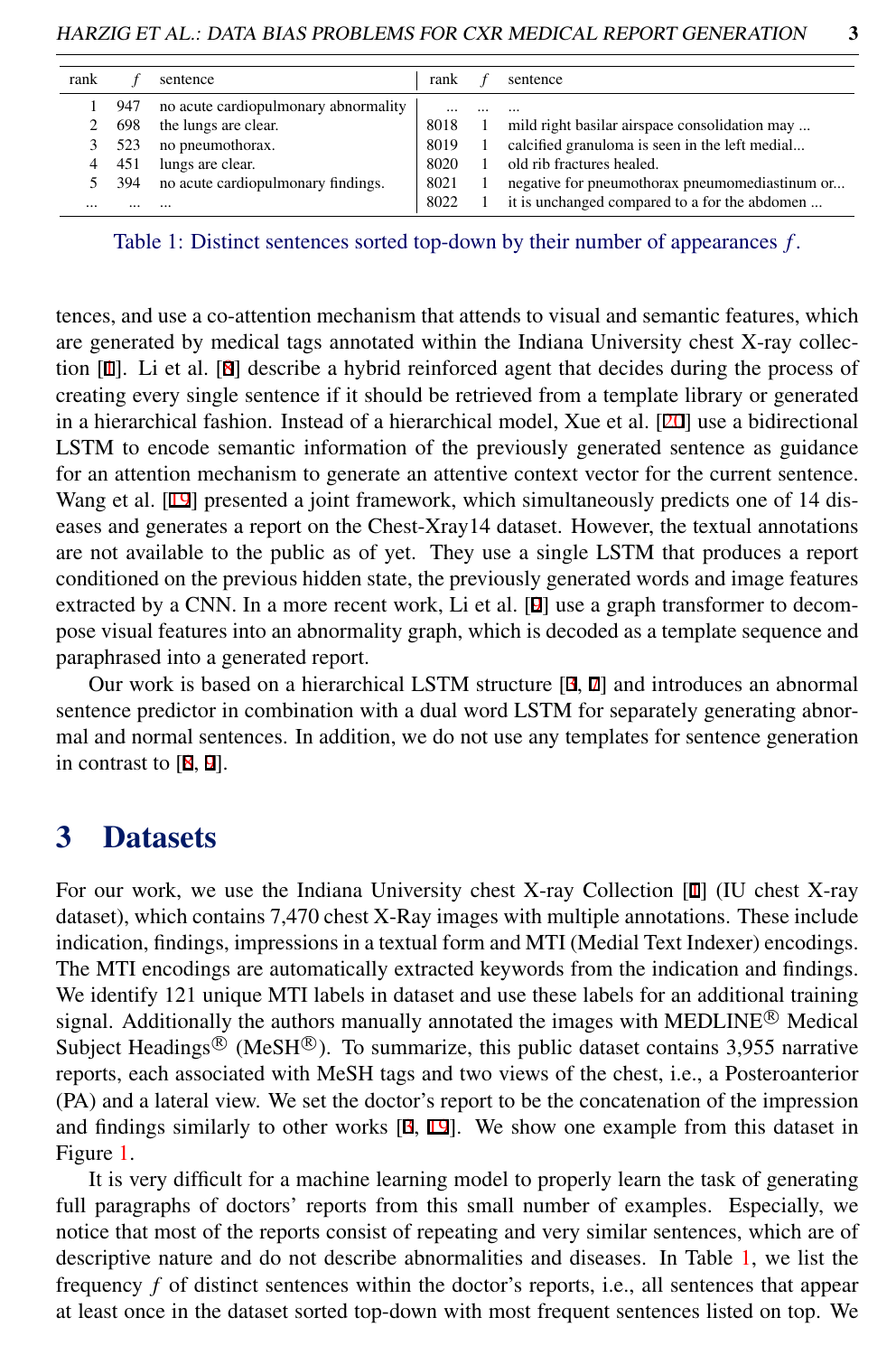<span id="page-3-0"></span>

Figure 2: Our dual word LSTM model. The green boxes show the CNN image encoder, the image embedding and the MTI tag prediction. The blue part depicts the sentence LSTM, i.e., the topic generator  $t_m$  and the stop prediction  $\phi_m$ . The red part shows an abnormal sentence predictor  $(\tau_m)$  and two word LSTMs for generating abnormal and normal sentences, respectively.

notice a long-tail distribution with abnormal sentences often only occurring with a frequency of  $f = 1$  within the whole dataset. In fact, 6,290 of the 8,022 distinct sentences have a frequency  $f < 3$ . Machine learning models produce a probability distribution, thus, we always get the most probable doctor's report given the input image. However, most of the images in the dataset depict normal cases and it is difficult to generate accurate reports for abnormal cases. Considering that identifying abnormalities and diseases is the most crucial part in this problem domain, we want to address the data bias problems for chest X-ray image report generation.

### 4 Dual Word LSTM Medical Image Report Generation

We depict our model architecture in Figure [2.](#page-3-0) The input to our model are single images, i.e., either the lateral view or PA view of a chest X-ray image. We use the *res4b35* feature map of the ResNet-152 [2]  $\tilde{\mathbf{v}} \in \mathbb{R}^{14 \times 14 \times 1024}$  as our image features.  $\mathbf{v}_e \in \mathbb{R}^{14 \times 14 \times 512}$  embeds these images features into a lower dimensional space for further use. It is reshaped into a feature map of shape  $\mathbb{R}^{196\times512}$  enabling a soft attention mechanism to attend to 196 different spatial locations. Unless otherwise noted, all embedding and hidden dimensions are set to 512 in our model.

#### 4.1 Hierachical Generation with Dual Word LSTMs

Even though LSTMs were designed to combat the issue of forgetting long-term dependencies, they still have problems keeping information for very long time-periods, e.g., over multiple sentences. Krause et al. [7] address this problem by splitting the generation into a hierarchical LSTM, which consists of two independent LSTMs. The sentence LSTM's sole purpose is to generate topic vectors, which in turn are used for the initialization of the word LSTM. The word LSTM then generates a single sentence conditioned on the topic vector.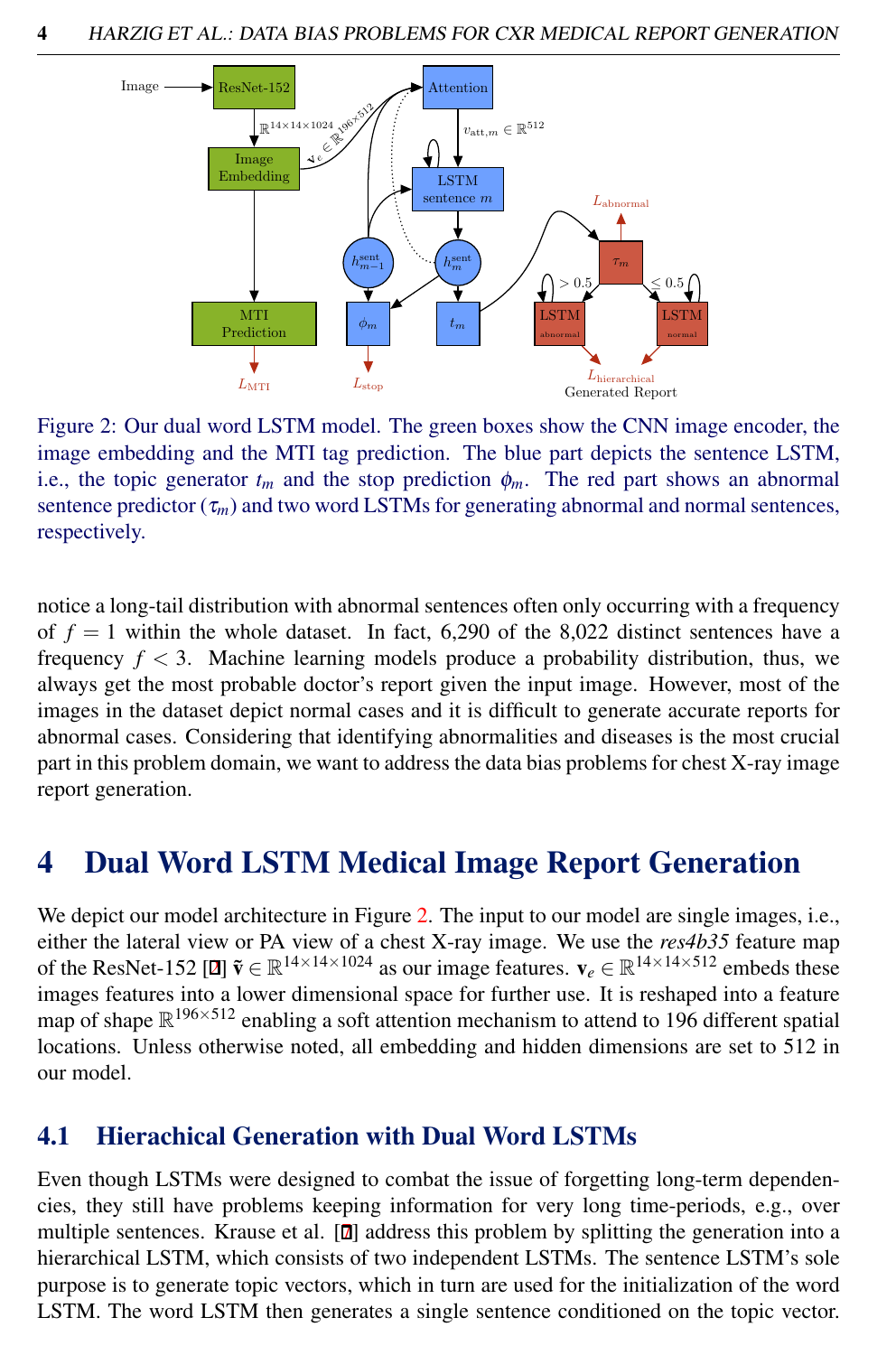Jing et al. [3] extend the hierachical LSTM for generating medical reports from chest X-ray images. We also use a hierarchical concept with an architecture that differs from Jing et al. [3]. For example, we add a multi-task learning objective on MTI tags (see Section [4.3\)](#page-5-0) and do not use the Co-Attention mechanism in our model.

Sentence LSTM We initialize the sentence LSTM on image features extracted by the encoder CNN. However, we use a soft attention mechanism  $\mathbf{v}_m = f_{\text{att}}(\mathbf{v}_e, h_{m-1}^{\text{sent}})$  to attend to different spatial areas within the feature map conditioned on the sentence LSTM's hidden state  $h_{n-1}^{\text{sent}}$  of the preceding sentence. In subsequent sentences, we use the corresponding preceding hidden state, which we depicted by the dotted arrow in Figure [2.](#page-3-0) In order to generate the topic vector for sentence *m*, we apply the sentence LSTM to the attentive image features  $\mathbf{v}_m$  to get an intermediate hidden state  $h_m^{\text{sent}}$  for the current sentence and feed it through a fully-connected layer

$$
\mathbf{t}_m = \text{relu}(\mathbf{W}_{\text{sent}} h_m^{\text{sent}})
$$
 (1)

to generate a topic vector, where  $\mathbf{W}_{\text{sent}} \in R^{\text{word embedding dim}}$ .

Stop Prediction We also use the sentence LSTM's current and previous hidden state to predict if we should continue generating sentences ( $z_m = 0$ ) or stop generating them ( $z_m = 1$ ). The stop prediction  $(\phi_m)$  is a fully-connected layer

$$
\phi_m = \mathbf{W}_{\text{stop}} \tanh(\mathbf{W}_{\text{stop},m-1} h_{m-1}^{\text{sent}} + \mathbf{W}_{\text{stop},m} h_m^{\text{sent}}),
$$
 (2)

where W<sub>stop</sub>, W<sub>stop,*m*−1</sub> and W<sub>stop,*m*</sub> are parameter matrices. We train the stop prediction with a sigmoid cross-entropy loss  $L_{\text{stop}} = -\sum_{m=0}^{M-1} z_m \cdot \log(\sigma(\phi_m)) + (1 - z_m) \cdot \log(1 - \sigma(\phi_m)),$ where  $\sigma$  is the Sigmoid function and *M* is the number of sentences in the current paragraph.

**Dual Word LSTMs** A word LSTM is trained to maximize the probability of predicting the ground-truth word  $w_{m,t}$  at timestep *t* of sentence *m*. The hierachical LSTM softmax cross-entropy loss is then defined by

<span id="page-4-0"></span>
$$
L_{\text{hierarchical}} = \sum_{m=0}^{M-1} \sum_{t=0}^{N_m-1} w_{m,t} \log(o_{m,t}^{\text{word}}), \tag{3}
$$

where  $N_m$  are the number of words in sentence *m* and  $o_{m,t}^{\text{word}}$  the output of the word LSTM at timestep  $t$  of sentence  $m$ . The input to time step  $t$  is the embedded ground truth word  $W_e w_{m,t-1}$ , where  $W_e$  is the word embedding matrix.

Depending on whether the current sentence is of type abnormal or normal, we train a different set of word LSTM parameters. In other words, we have an abnormal word LSTM and a normal word LSTM, which are trained when the label of the current sentence is abnormal and normal, respectively. In practice, we set the loss weights for the current sentence to 1 in the abnormal word LSTM and to 0 in normal word LSTM. In the case of a normal sentence, we set the loss weights inversely. During inference phase, we use the prediction of the abnormal sentence prediction module (see Section  $4.2$ ) to decide whether we want to use the generated sentence from the abnormal word LSTM or the normal word LSTM. We then concatenate sentences from both the abnormal word LSTM and the normal word LSTM into our final paragraph.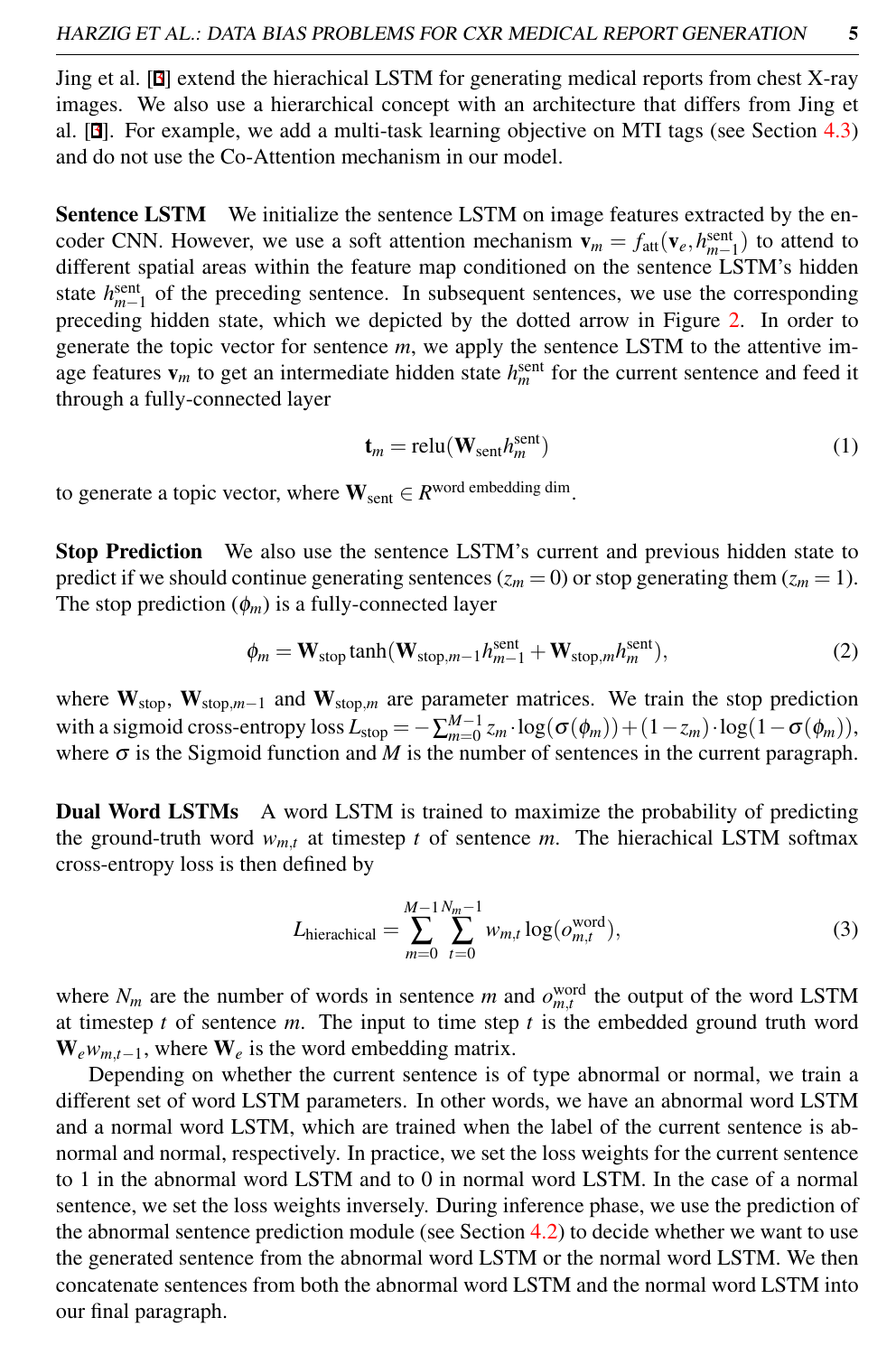#### <span id="page-5-1"></span>4.2 Abnormal Sentence Prediction

As we already argued in Section [3,](#page-2-1) the dataset consists of many distinct normal sentences, but only few different sentences exist that describe abnormalities. We integrate an abnormality prediction module, which tries to infer whether the semantic meaning of topic vector  $t_m$  does describe an abnormality or not. We use a fully-connected layer  $\tau_m$  with one output neuron to predict the probability for a sentence to be abnormal or not. We train the fully-connected layer with a sigmoid cross-entropy loss  $L_{\text{abnormal}}$ .

We manually annotated the IU chest X-ray dataset for every sentence within the groundtruth paragraph of every sample in the training dataset. Two annotators labeled whether a sentence is an abnormal case or not with the help of the provided MeSH tags. In addition, we also implemented a method for automatically annotating the sentences by comparing word embedding distances against MeSH tag embeddings although we use manual annotations for training. We use Word2Vec  $[11, 12]$  embeddings trained on Pubmed and Wikipedia  $[13]$ which can reduce human efforts when the dataset is scaled up.

#### <span id="page-5-0"></span>4.3 Learning Objective

We use the global average pool of the image embedding  $\hat{\mathbf{v}} \in \mathbb{R}^{512} = \text{avg\_pool}(\mathbf{v}_e)$  for predicting the MTI annotations. As it is common in multi-label classification, we use the sigmoid cross-entropy loss function *L*MTI appended to a fully-connected layer with one output neuron for every distinct MTI label. For our experiments, we optimize the total loss

$$
L_{\text{total}} = \lambda_{\text{stop}} \cdot L_{\text{stop}} + \lambda_{\text{hierarchical}} \cdot L_{\text{hierarchical}} + \lambda_{\text{abnormal}} \cdot L_{\text{abnormal}} + \lambda_{\text{MTI}} \cdot L_{\text{MTI}}, \qquad (4)
$$

where  $\lambda_{(.)}$  are the weighting factors for each loss.  $\lambda_{\text{MTI}}$  is set to 10 and  $\lambda_{\text{hierarchical}}$ ,  $\lambda_{\text{stop}}$ and  $\lambda_{\text{abnormal}}$  are set to 1. We set  $\lambda_{\text{abnormal}}$  to 0 for experiments in which we disable the dual LSTM approach, i.e., we only use a single word LSTM similar to Jing et al. [3]. In this case, we also calculate  $L<sub>hierarchical</sub>$  with only one word LSTM. When using the abnormal and normal word LSTMs, *L*hierarchical is the sum of the two individual word LSTM losses, i.e.,  $o_{m,t}^{\text{word}}$  from Equation [3](#page-4-0) is the output of the abnormal or normal word LSTM, depending on whether the ground-truth annotation is abnormal or normal.

We train the image embedding layer with both the hierachical LSTM and the MTI predictor, so the captioning task can benefit from our multi-task loss function. We use the Adam [6] optimizer with a base learning rate of  $\eta = 5 \cdot 10^{-4}$  and do not use learning rate decay. We train for up to 250 epochs and use a batch size of 16.

### 5 Experiments and Evaluation

In the following, we present an evaluation study and results generated by our hierarchical models with dual word LSTMs, *HLSTM+Dual* and *HLSTM+att+Dual*. We choose to compare against the CNN-RNN [17] baseline which we trained ourselves on our train split. We also compared our model against the scores reported in CoAtt [3] and KERP [9]. These models were pretrained on a non-public dataset of chest X-ray images with Chinese reports, which were collected by a professional medical institution for health checking [8]. KERP [9] uses templates which is different in comparison to end-to-end generation approaches. However, since these methods were evaluated on a different dataset split, the scores are not directly comparable to ours. We therefore implemented hierarchical LSTM baselines similar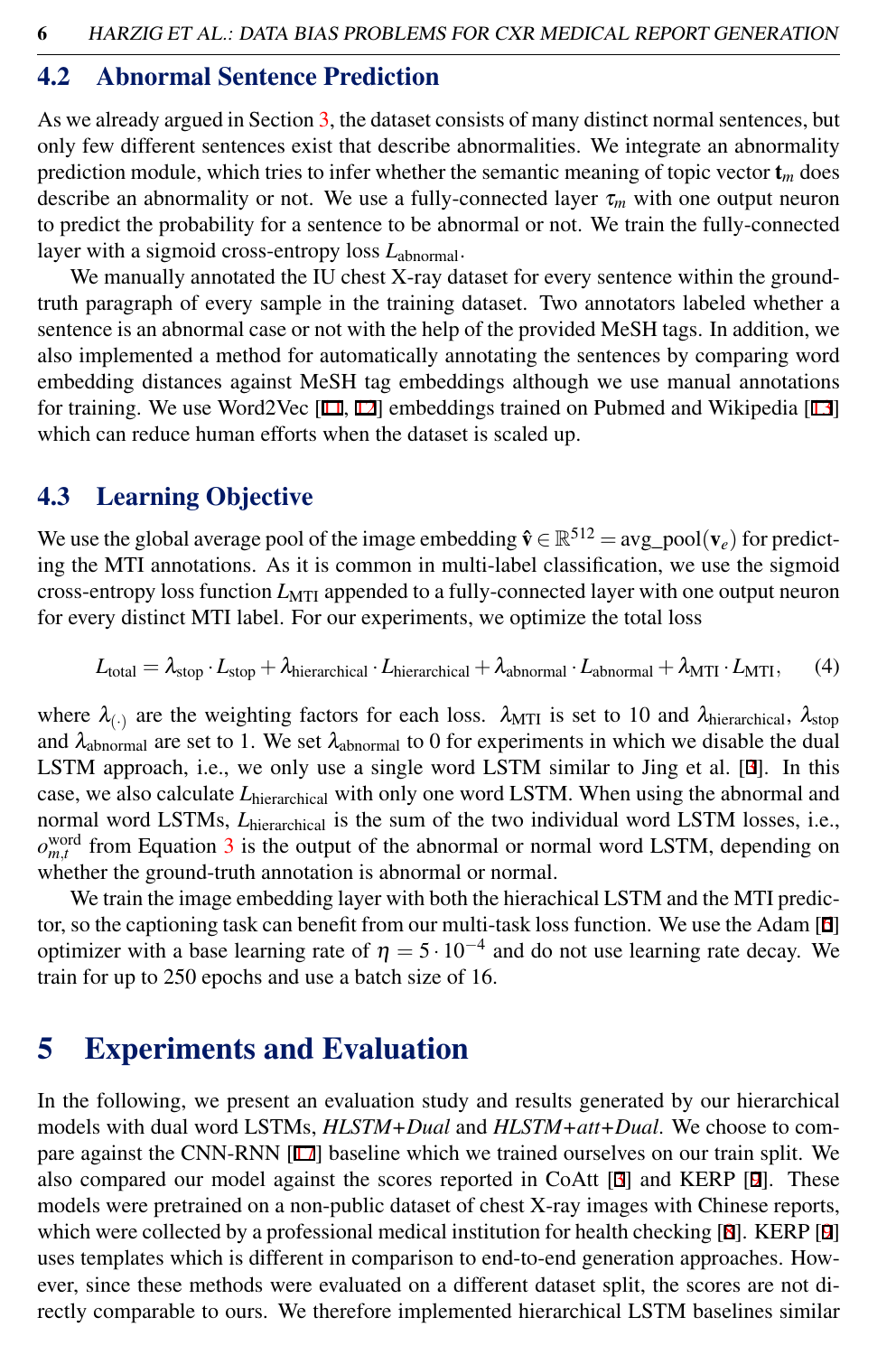<span id="page-6-0"></span>HARZIG ET AL.: DATA BIAS PROBLEMS FOR CXR MEDICAL REPORT GENERATION 7

Table 2: Results (in %) on the validation and (test) set calculated with common machine translation metrics. B-n stands for BLEU-n which uses up to *n*-grams. We selected the model configuration and hyperparameters based on the validation set. *HLSTM* / *HLSTM+att* are our hierarchical LSTM implementations similar to [3, 7], and are evaluated on our dataset splits.  $\dots$  +*Dual* are our models. \*Scores taken from [9], who used a different dataset split.

to [7] which were referred to in CoAtt [3]. These hierarchical LSTM baselines with and without an attention mechanism are named *HLSTM* and *HLSTM+att* in our paper, and are evaluated on our dataset split. As we do not have access to the CX-CHR dataset from [8], we did not employ any pretraining of the feature extractor network.

#### 5.1 Model Selection

We choose our dataset split by randomly shuffling the dataset and splitting it into a train, validation and test set with a ratio of 0.9, 0.05 and 0.05, respectively. We make sure that images of an individual patient are only present in either one of train, validation or test set. We use the validation set for selection of hyperparameters and architectural decisions. In practice, we select the best model checkpoint based on two criteria. First, we calculate metrics such as BLEU-n twice per training epoch. Second, we also calculate the number of distinct sentences generated over the whole validation dataset for each sentence index *m* within a paragraph. We choose our final models by calculating these criteria over the validation set. (1) The first sentences  $m = 0$  over the whole validation should at least comprise of 4 distinct sentences. (2) We select the model with the highest BLEU-4 score. We depict the scores on the validation set in Table [2.](#page-6-0) We report the scores on the held-out test set in brackets and show paragraphs generated by *HLSTM* and *HLSTM+Dual* in Figure [4.](#page-8-0)

#### <span id="page-6-1"></span>5.2 Analysis on Evaluation Scores and Distinct Sentences

We observed a severe disadvantage in solely using scores such as BLEU-n as the evaluation criteria. As we mentioned before, we calculated the number of distinct sentences per sentence index *m* within a generated paragraph for each validation point. We noticed that high scores do not necessarily imply a high variability in generated sentences. Most notably, the highest scores can sometimes be observed when there are only 1 or 2 distinct sentences per sentence index resulting in very few different paragraphs. In Figure [3,](#page-7-0) we show the number of distinct sentences for sentence indices  $m = 0$  and  $m = 1$  compared to the BLEU-4 score over the course of training. We see that the score of model *HLSTM+att* stays in the same limited range over the course of training. For example, it has a higher score even though it generates the very same paragraph for every sample in the validation set at training iteration 5838 (visualized by the vertical black line) than at training iteration 73809 (visualized by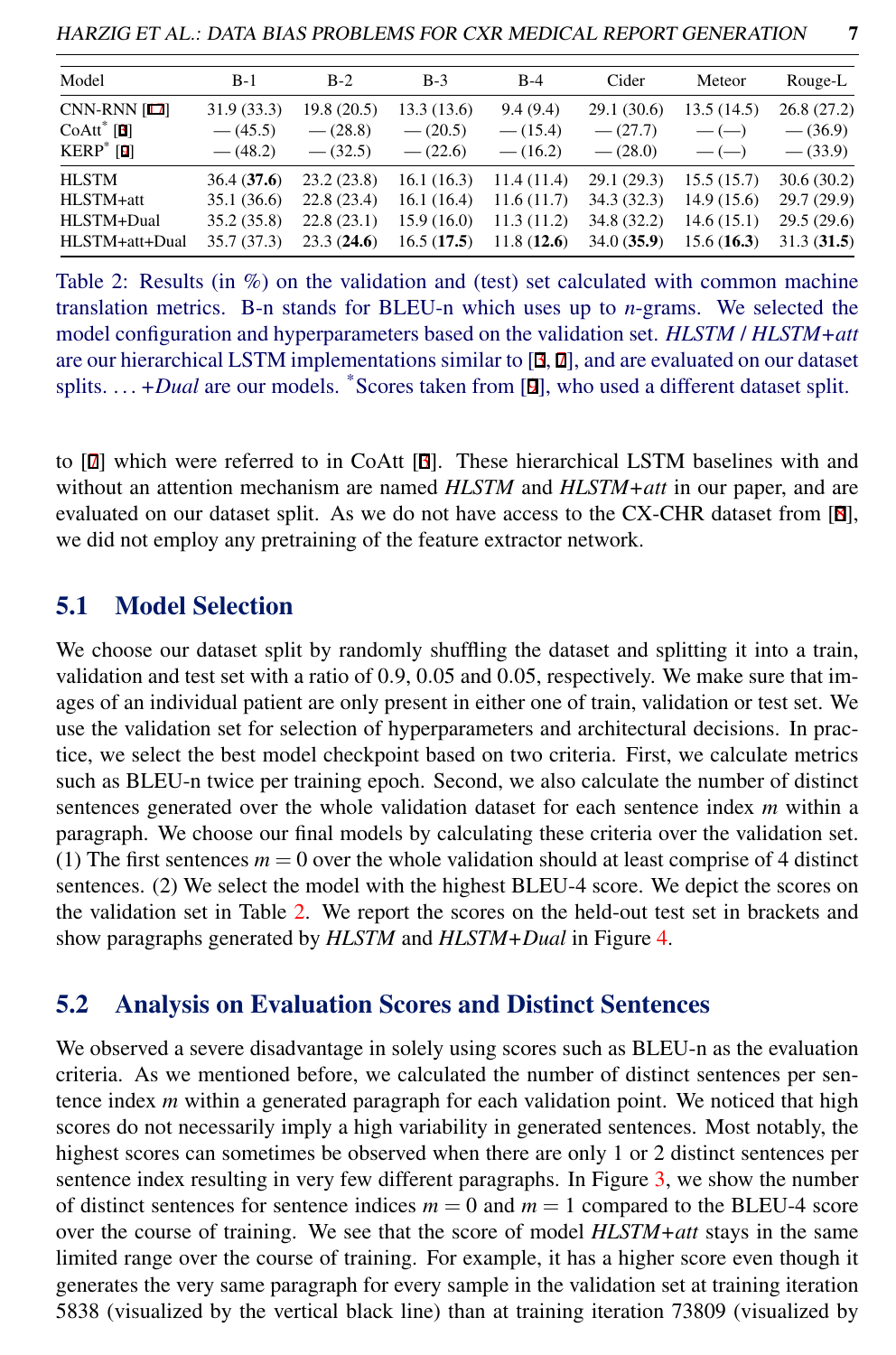<span id="page-7-0"></span>

Figure 3: The number of distinct sentences of sentence  $m = 0$  and  $m = 1$  plotted against the BLEU-4 validation score over the course of training for *HLSTM+att* and *HLSTM+att+Dual*. The solid line represents the training iteration with the maximum BLEU-4 score and the dashed line our selected model.

<span id="page-7-1"></span>

| m<br>Model                                                | 0           |                      | $\mathcal{D}_{\mathcal{A}}$ | 3                   | 4                   | 5                   | 6               |                                  | 8                               | 9                                           |
|-----------------------------------------------------------|-------------|----------------------|-----------------------------|---------------------|---------------------|---------------------|-----------------|----------------------------------|---------------------------------|---------------------------------------------|
| <b>GT</b><br><b>CNN-RNN [17]</b>                          | 1216<br>12  | 1540<br>19           | 1586<br>17                  | 1549<br>23          | 1378<br>19          | 1086<br>8           | 725<br>$\Omega$ | 477<br>$\Omega$                  | 278<br>$\Omega$                 | 171<br>$\Omega$                             |
| HLSTM+att<br><b>HLSTM</b><br>HLSTM+Dual<br>HLSTM+att+Dual | 4<br>8<br>5 | 24<br>13<br>28<br>10 | 24<br>12<br>36              | 33<br>18<br>45<br>8 | 25<br>25<br>32<br>8 | 31<br>22<br>17<br>4 | 23<br>15<br>2   | 14<br>14<br>$\Omega$<br>$\Omega$ | 9<br>11<br>$\Omega$<br>$\Omega$ | 3<br>$\overline{4}$<br>$\Omega$<br>$\Omega$ |

Table 3: Number of distinct sentences in the ground-truth (GT) and generated on the validation split of the dataset per sentence index  $m \in [0, 9]$  within the generated paragraph.

dashed line). For the model *HLSTM+att+Dual*, we see that the score drops as more distinct sentences are generated. For this model, we also see that there is much more variability of sentences from the beginning on and also far more distinct sentences are generated in contrast to only using a single word LSTM. If we look at the number of distinct sentences generated per sentence index *m* in our chosen models compared to the ground-truth in Table [3,](#page-7-1) we still see a huge gap. Note that paragraphs with mostly one distinct sentence per sentence index do not have additional benefit, since they are not dependent on the input image. Considering that many sentences within the ground-truth only differ slightly but have a synonymous meaning, we find that results which do not possibly have the maximum score but a higher variability in generated paragraphs describe the input images in a better way. Thus, we also use a minimum threshold of distinct sentences as one stopping criterion.

#### 5.3 Dual Word LSTM with Abnormal Sentence Predictor

The test scores of our models and the baselines are presented in Table [2](#page-6-0) (in brackets). Over all evaluation metrics, our *HLSTM+att+Dual* model has the most improvement on Cider [16], which is designed for evaluating image descriptions, uses human consensus and considers the TF-IDF for weighting n-grams. This implies that our *HLSTM+att+Dual* model can catch more distinct n-grams in the reference paragraph. In addition, our *HLSTM+att+Dual* model is consistently better than other baselines in multi-gram BLEU, Meteor and Rouge-L, indicating that the relevance is not sacrificed while distinctiveness is increased. In addition,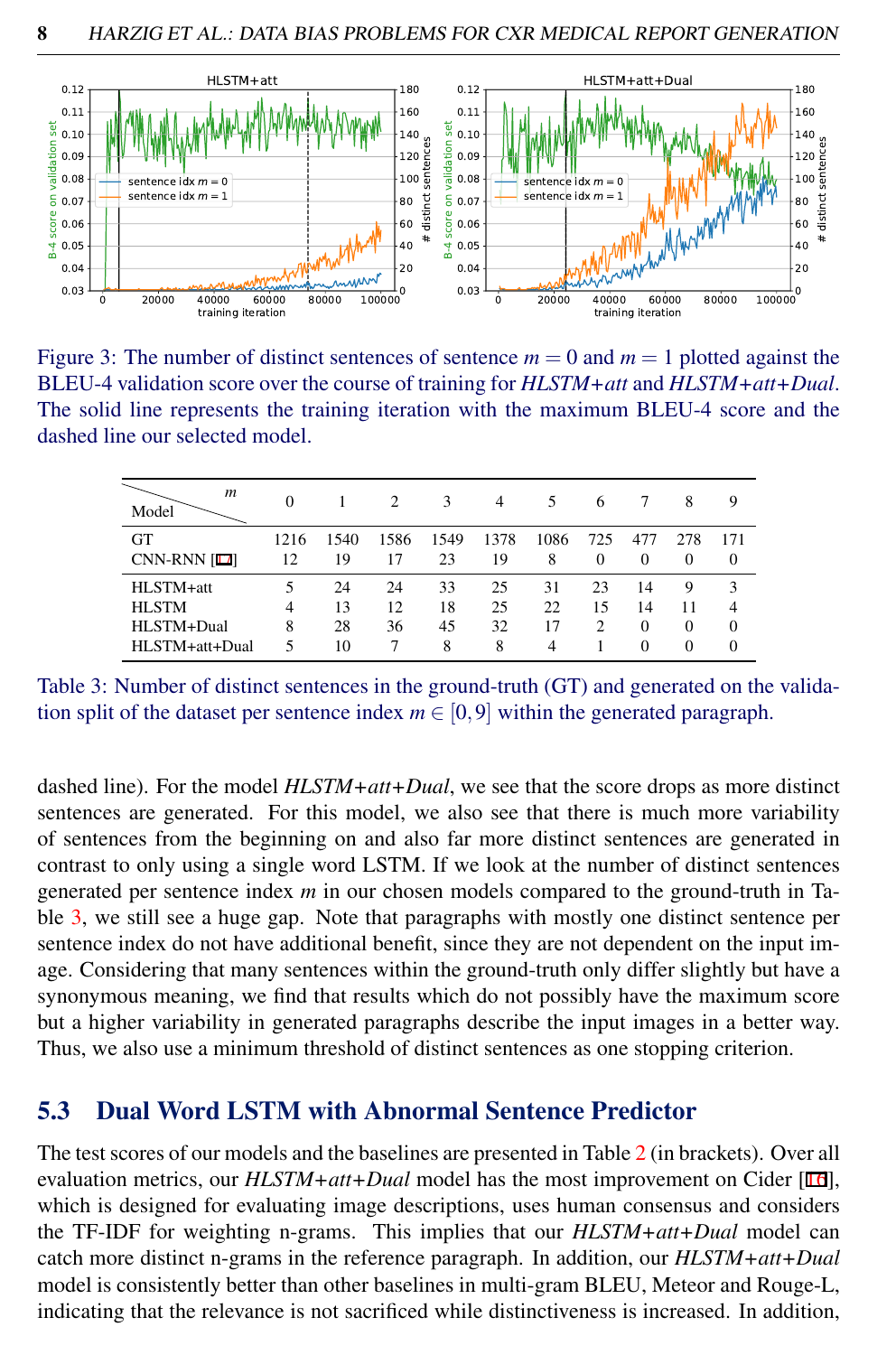<span id="page-8-1"></span>

| Model          | $B-1$ | $B-2$ | $B-3$ | $B-4$ | Cider                                                                                                                 | Meteor | Rouge-L |
|----------------|-------|-------|-------|-------|-----------------------------------------------------------------------------------------------------------------------|--------|---------|
| HLSTM+att      |       |       |       |       | $30.9(44.4)$ $19.0(30.1)$ $12.9(21.8)$ $9.1(15.8)$ $25.9(42.6)$ $12.8(22.2)$ $25.0(38.6)$                             |        |         |
| <b>HLSTM</b>   |       |       |       |       | $32.3(43.5)$ 19.4 (29.7) 12.8 (21.3) 8.8 (15.3) 24.6 (37.1) 13.2 (21.7) 25.8 (38.2)                                   |        |         |
| HLSTM+Dual     |       |       |       |       | <b>32.8</b> (41.2) <b>20.6</b> (28.1) <b>14.0</b> (20.0) <b>9.8</b> (13.9) <b>30.1</b> (31.8) 13.2 (19.5) 26.1 (36.0) |        |         |
| HLSTM+att+Dual |       |       |       |       | $31.8(46.9)$ $19.8(33.5)$ $13.5(24.9)$ $9.7(18.3)$ $28.4(49.5)$ $13.5(22.8)$ $26.9(39.9)$                             |        |         |

Table 4: Final results (in %) on the held-out test-set of the dataset for ABNORMAL and (NORMAL) images only.

<span id="page-8-0"></span>

Generated Caption *HLSTM*: exam quality limited by hypoinflation and rotation. the heart is normal in size. the lungs are clear. no focal consolidation suspicious pulmonary opacity large pleural effusion or pneumothorax is identified. no pneumothorax. no acute bony abnormalities. no pleural effusion Generated Caption *HLSTM+Dual*: technically limited exam. basilar probable pulmonary fibrosis and scarring. the heart is mildly enlarged. there are low lung volumes with bronchovascular crowding. there is <unk> interstitial opacity and left basal platelike opacity due to discoid atelectasis scarring. there is no pneumothorax. no large pleural effusion GT: Stable enlarged cardiomediastinal silhouette. Tortuous aorta. Low lung volumes and left basilar bandlike opacities suggestive of scarring or atelectasis. No overt edema. Question small right pleural effusion versus pleural thickening. No visible

Figure 4: Examples of generated paragraphs with our model *HLSTM+Dual* vs. *HLSTM* in comparison with the ground-truth paragraph.

pneumothorax.

we also compared our models with the dual word LSTM from Section [4.2](#page-5-1) against the vanilla HLSTM model inspired by Jing et al. [3]. As we already mentioned in Section [5.2,](#page-6-1) the number of distinct sentences per each sentence index starts to grow more rapidly when using two word LSTMs, which can be seen in the right part of Figure [3](#page-7-0) when comparing it to the *HLSTM+att* model on the left. We can also see that generating more distinct sentences does not account for better scores. However, when looking at the validation and test scores in Table [2](#page-6-0) the dual word LSTM models often have higher scores than the single word LSTM models.

In Table [4,](#page-8-1) we report scores on the held-out test set for abnormal as well as normal (in brackets) images. The best-performing model for both normal and abnormal images was one of our dual models. The results also indicate that the performance is best on normal images and so effort should be given to further improve performance on abnormal images.

### 6 Conclusion and Future Work

In our work, we presented a hierarchical LSTM architecture expanded by a dual word LSTM. Paired with an abnormality prediction module, we introduced dual word LSTMs, which are responsible for generating abnormal and normal sentences, respectively.

We then examined the correlation between the BLEU-n metrics and the number of distinct sentences generated by our model and observed that common evaluation metrics such as BLEU-4 do not necessarily imply a good evaluation criteria for multi-sentence medical reports, i.e., for one of our models the highest score was produced by only generating the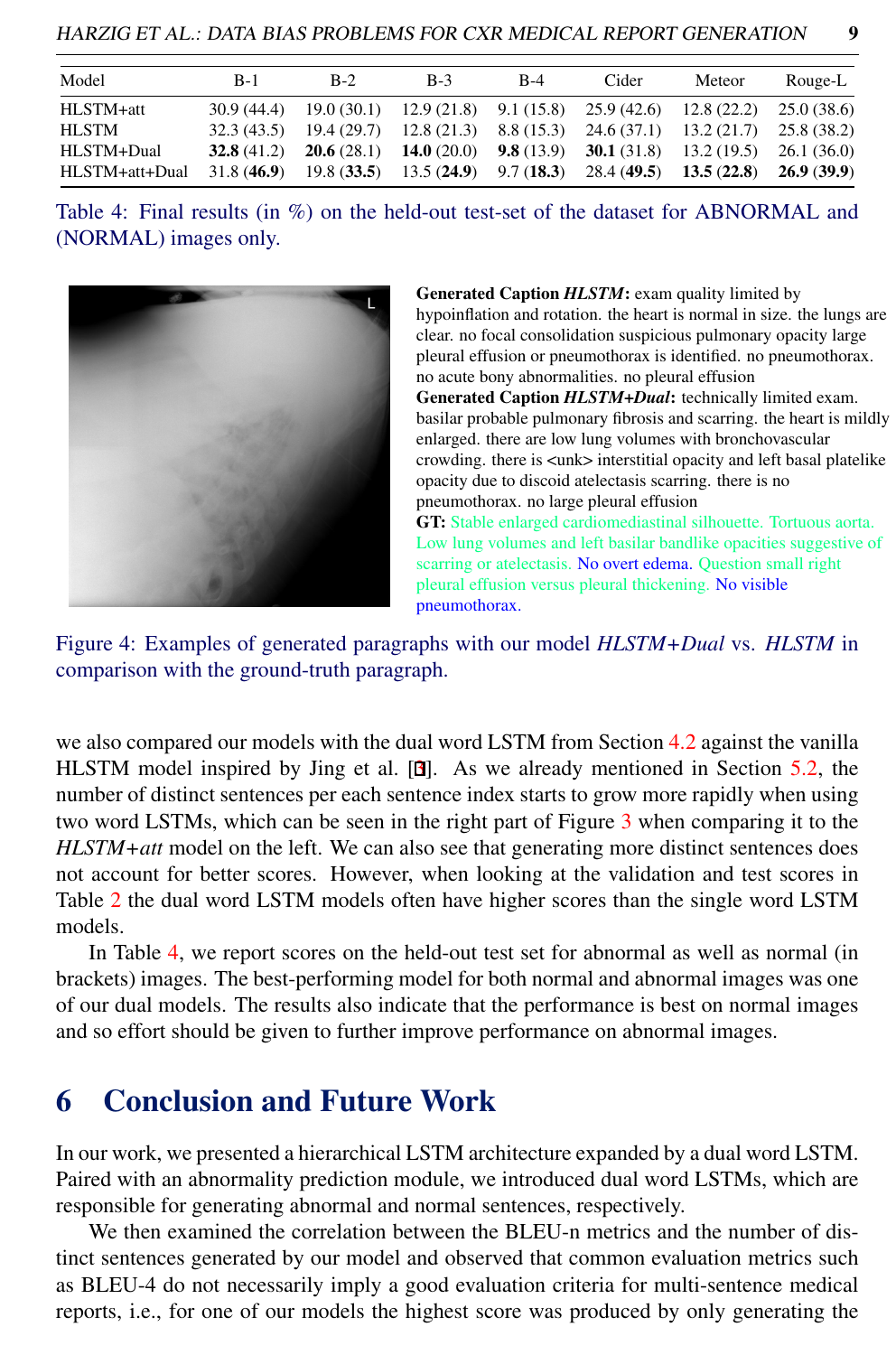same paragraph for every input image. In addition, note that the dual word LSTM can help to increase the number of distinct sentences faster when selecting a corresponding stopping criterion.

In the future, we want to focus on working on a metric more suitable for the critical area of medical report generation from images and addressing abnormal indications and findings, since their performance is worse than those of normal indications and findings.

# 7 Acknowledgments

This work was done during Philipp Harzig's internship at FX Palo Alto Laboratory. He thanks his colleagues from FXPAL for the collaboration, advice and for providing an open and inspiring research environment. We also thank Eric Rosenberg for helping annotate the ground-truth sentences with abnormal/normal labels.

## References

- [1] Dina Demner-Fushman, Marc D Kohli, Marc B Rosenman, Sonya E Shooshan, Laritza Rodriguez, Sameer Antani, George R Thoma, and Clement J McDonald. Preparing a collection of radiology examinations for distribution and retrieval. *Journal of the American Medical Informatics Association*, 23(2):304–310, 2015.
- [2] Kaiming He, Xiangyu Zhang, Shaoqing Ren, and Jian Sun. Deep residual learning for image recognition. In *Proceedings of the IEEE conference on computer vision and pattern recognition*, pages 770–778, 2016.
- [3] Baoyu Jing, Pengtao Xie, and Eric Xing. On the automatic generation of medical imaging reports. In *Proceedings of the 56th Annual Meeting of the Association for Computational Linguistics (Volume 1: Long Papers)*, pages 2577–2586. Association for Computational Linguistics, 2018. URL [http://aclweb.org/anthology/](http://aclweb.org/anthology/P18-1240) [P18-1240](http://aclweb.org/anthology/P18-1240).
- [4] Justin Johnson, Andrej Karpathy, and Li Fei-Fei. Densecap: Fully convolutional localization networks for dense captioning. In *Proceedings of the IEEE Conference on Computer Vision and Pattern Recognition*, pages 4565–4574, 2016.
- [5] Andrej Karpathy and Li Fei-Fei. Deep visual-semantic alignments for generating image descriptions. In *Proceedings of the IEEE conference on computer vision and pattern recognition*, pages 3128–3137, 2015.
- [6] Diederik P Kingma and Jimmy Ba. Adam: A method for stochastic optimization. *arXiv preprint arXiv:1412.6980*, 2014.
- [7] Jonathan Krause, Justin Johnson, Ranjay Krishna, and Li Fei-Fei. A hierarchical approach for generating descriptive image paragraphs. In *Computer Vision and Pattern Recognition (CVPR), 2017 IEEE Conference on*, pages 3337–3345. IEEE, 2017.
- [8] Christy Y Li, Xiaodan Liang, Zhiting Hu, and Eric P Xing. Hybrid retrievalgeneration reinforced agent for medical image report generation. *arXiv preprint arXiv:1805.08298*, 2018.